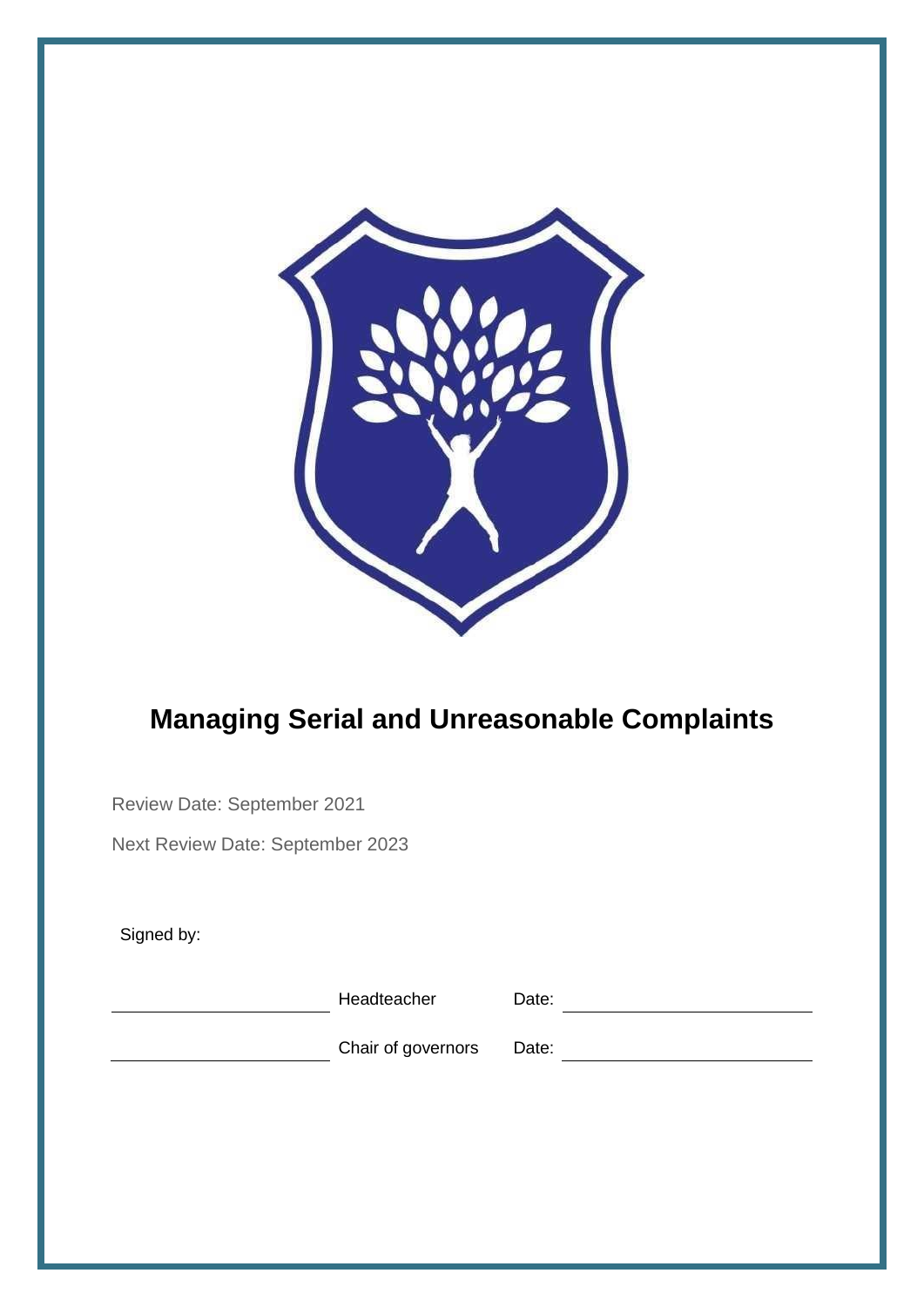## **Note:**

This policy can also be adapted to manage unreasonable or persistent contact not directly associated with, or resulting from, formal complaints.

Salisbury Primary School is committed to dealing with all complaints fairly and impartially, and to providing a high quality service to those who complain. We will not normally limit the contact complainants have with our school. However, we do not expect our staff to tolerate unacceptable behaviour and will take action to protect staff from that behaviour, including that which is abusive, offensive or threatening.

Salisbury Primary School defines unreasonable behaviour as that which hinders our consideration of complaints because of the frequency or nature of the complainant's contact with the school, such as, if the complainant:

- refuses to articulate their complaint or specify the grounds of a complaint or the outcomes sought by raising the complaint, despite offers of assistance
- refuses to co-operate with the complaints investigation process
- refuses to accept that certain issues are not within the scope of the complaints procedure
- insists on the complaint being dealt with in ways which are incompatible with the complaints procedure or with good practice
- introduces trivial or irrelevant information which they expect to be taken into account and commented on
- raises large numbers of detailed but unimportant questions, and insists they are fully answered, often immediately and to their own timescales
- makes unjustified complaints about staff who are trying to deal with the issues, and seeks to have them replaced
- changes the basis of the complaint as the investigation proceeds
- repeatedly makes the same complaint (despite previous investigations or responses concluding that the complaint is groundless or has been addressed)
- refuses to accept the findings of the investigation into that complaint where the school's complaint procedure has been fully and properly implemented and completed including referral to the Department for Education
- seeks an unrealistic outcome
- makes excessive demands on school time by frequent, lengthy and complicated contact with staff regarding the complaint in person, in writing, by email and by telephone while the complaint is being dealt with
- uses threats to intimidate